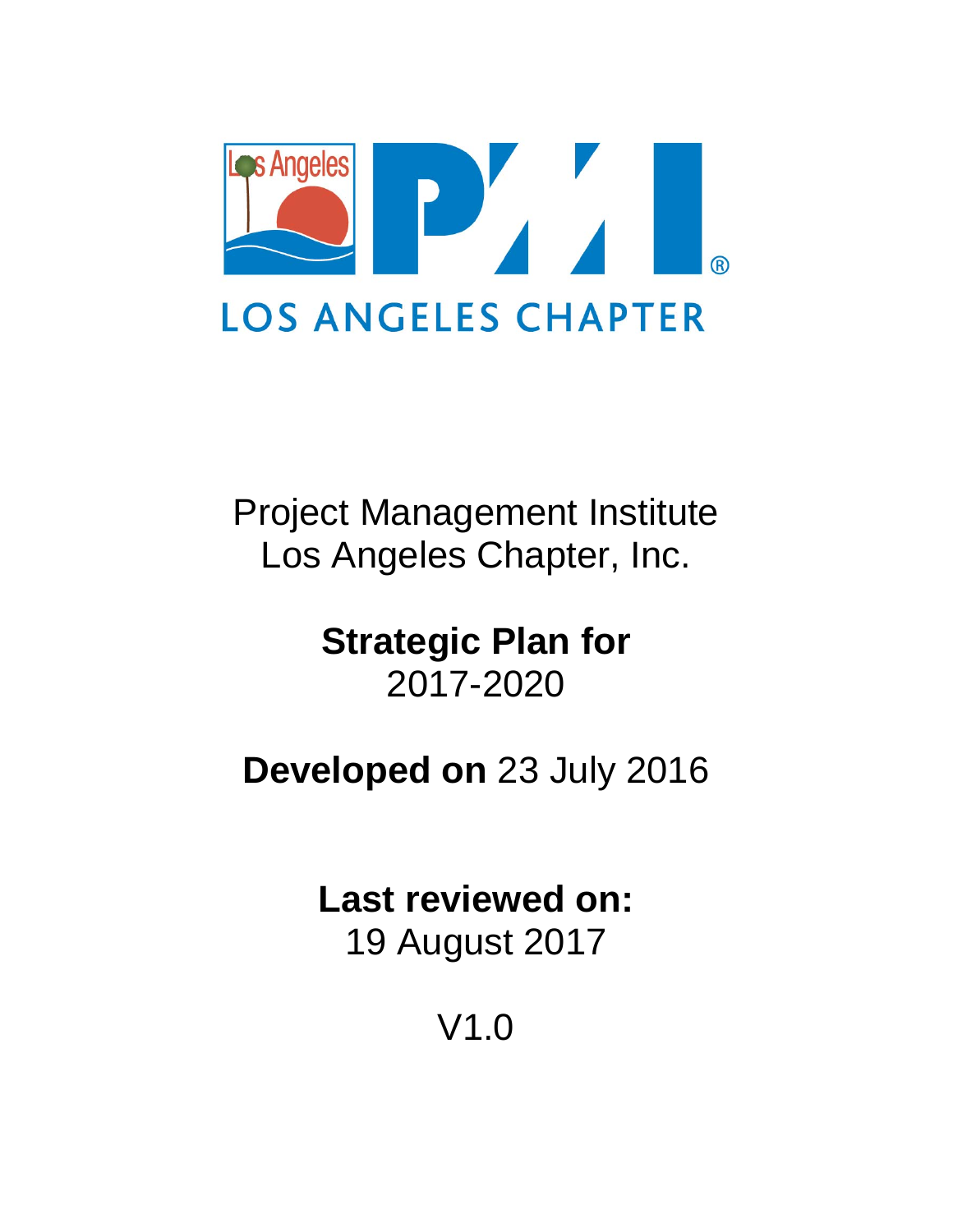# Contents

| 1.                                                                           |
|------------------------------------------------------------------------------|
| 2.                                                                           |
| 3.                                                                           |
| 4.                                                                           |
| Develop a Program to Increase Awareness of Formal Project Management 8<br>5. |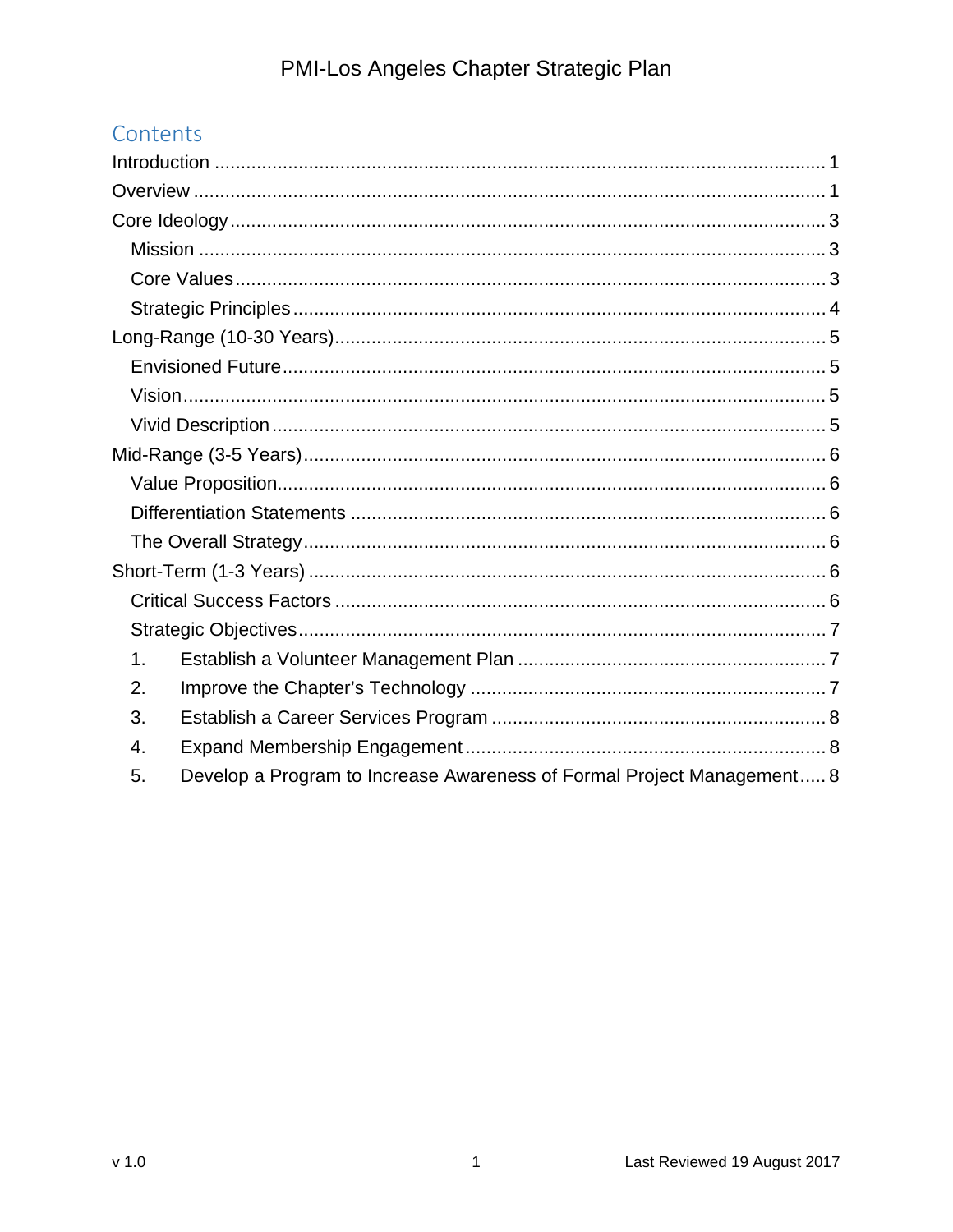## Introduction

The Project Management Institute Los Angeles Chapter (PMI-LA) is a not-for-profit 501(c)(6) Professional Association, and is a chartered chapter of the Project Management Institute (PMI). It is charged to maintain a Strategic Plan, and that plan must be aligned with that of the parent organization.

PMI's Strategic Plan can be found on their website and is linked in the footer. The indented sections throughout PMI-LA's Strategic Plan are copied or adapted directly from PMI's plan. They are included to ensure alignment and transparency.

Please note: throughout this document, we use the terms Mission and Vision. PMI's Strategic Plan instead uses Core Purpose and Envisioned Goal respectively.

### **Overview**

The Project Management Institute (PMI) has embraced a process which led to the completion of a long-range strategic plan for the organization. The process facilitated (a) PMI's identification of the future needs of members and customers, and (b) PMI's options for satisfying those needs.

The PMI Board initiated strategic planning activities in September 2001. Subsequently in March 2002, the Board and senior staff met to consider strategic questions about the organization's future, and to continue the process of developing a strategic long-range plan. The original framework used for the discussion was a proprietary Tecker Consultants model of strategic judgments organized into four time-related horizons. During 2004, under the guidance of the Board Standing Committee in charge of Strategy Development, the PMI Board adopted a modified view of this framework which has helped them to identify the critical strategic plan elements. This framework is presented below.\*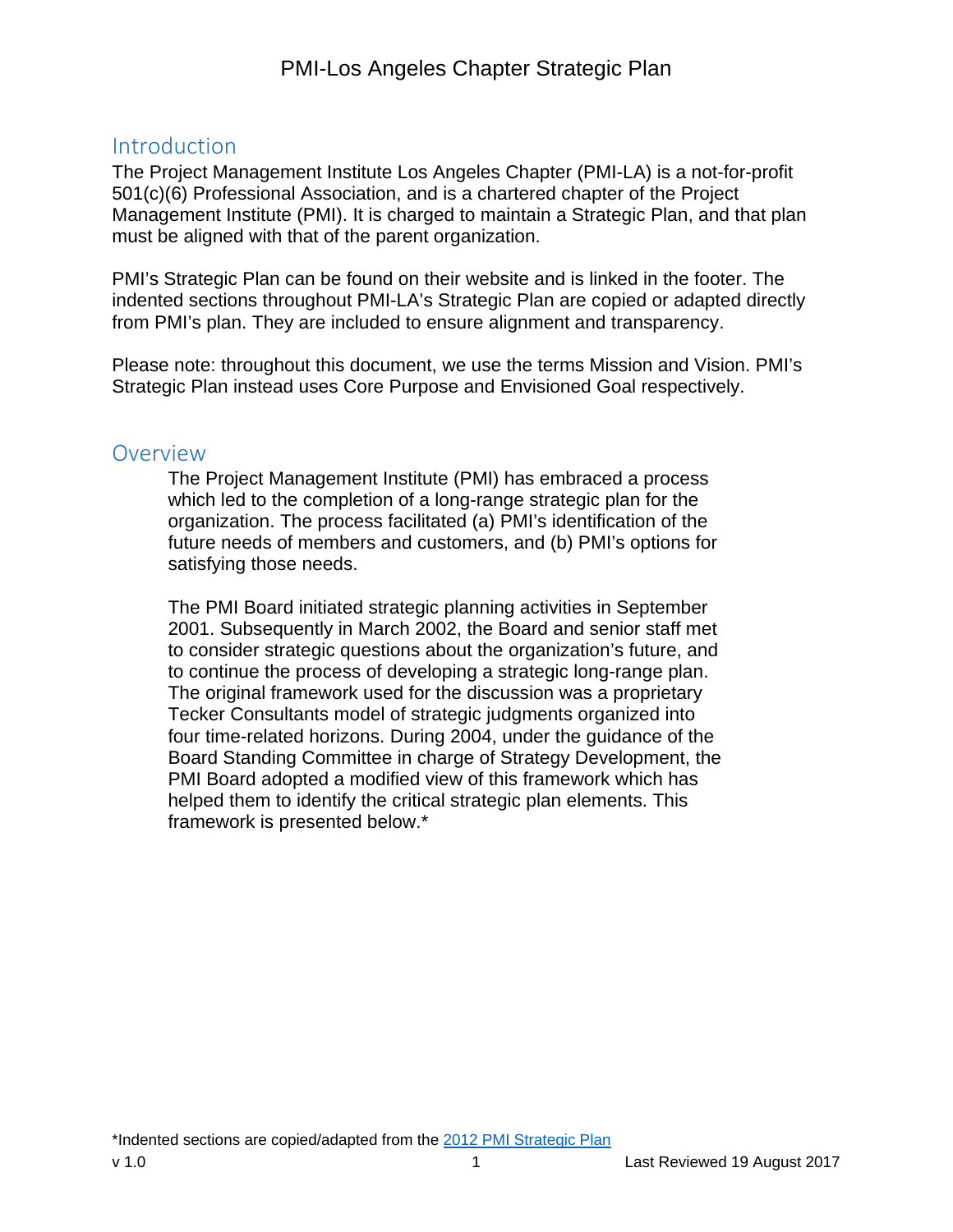# PMI-Los Angeles Chapter Strategic Plan



Each of the horizons focuses on a separate threshold of strategic dialogue:

- 10-30 Year Horizon Consideration of factors in the longrange planning horizon, and the articulation of a mission, core values, and a vision;
- 5-10 Year Horizon An evaluation of the environmental factors including risks (both threats and opportunities) that influence the future of PMI, the project management profession, and the business environment in which we operate;
- 3-5 Year Horizon Long-range visioning articulated in goal statements with objectives that identify where PMI could be in the next several years and how it can get there. The vision attempts to focus on how the organization will provide beneficial outcomes to members and other stakeholders;
- 1-2 Year Horizon Near-term operational strategy to implement the strategic direction. Focus is on action plans aligned to the outcomes delineated in the strategic plan.

This document is referred to as the "Working Strategic Plan." The title acknowledges it requires further, on-going, and specific attention by the PMI Board. The PMI Board will continue to refine the document as part of its annual strategic work.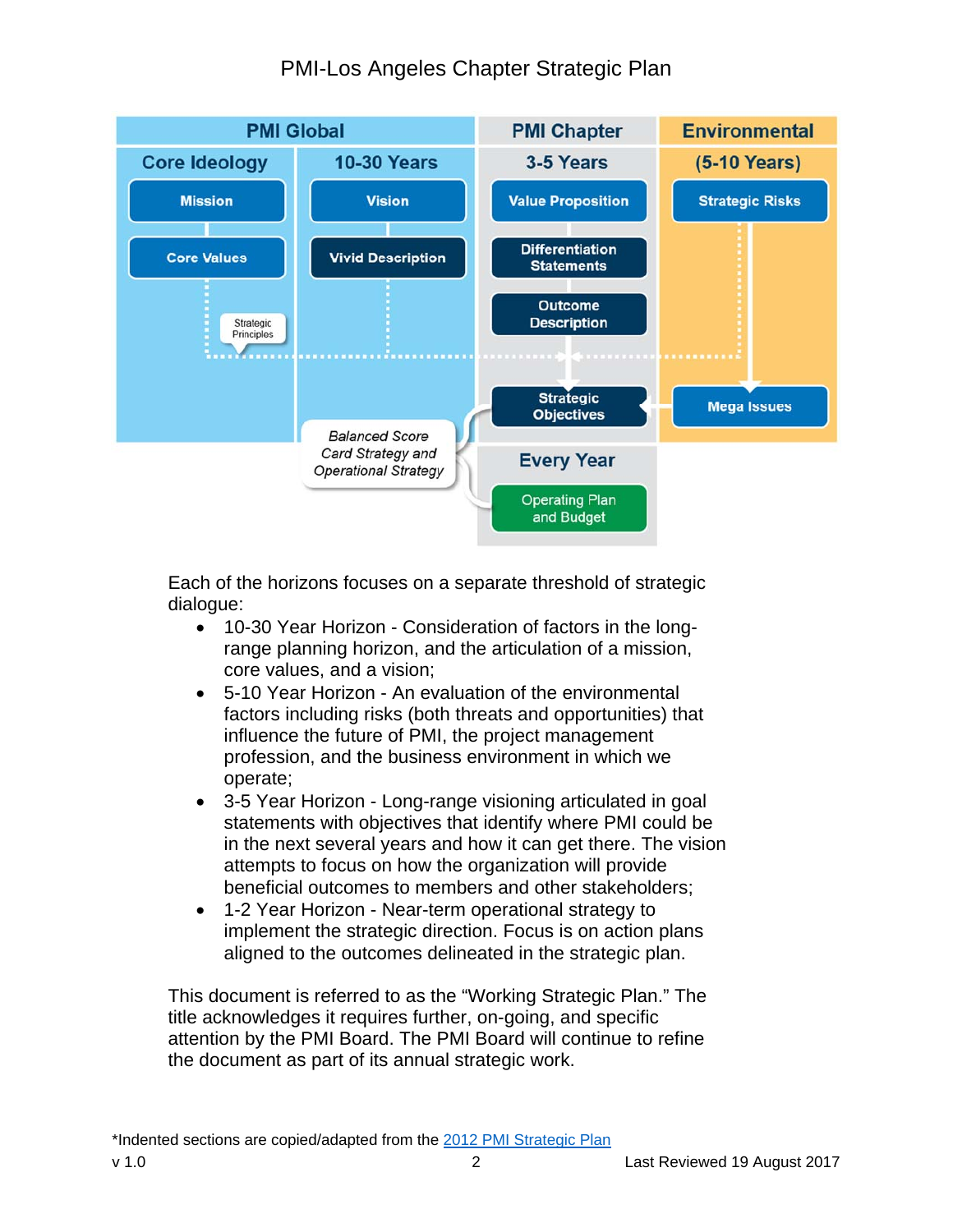The PMI-LA Chapter Strategic Plan is based on the same framework that our parent organization uses and has been modified to represent the merging of the two.

The content of the core, long-range elements, and Critical Success Factors (which they call Balanced Score Card Objectives) is set by PMI Global and is identical or nearly identical to ensure alignment between the two organizations. Strategic Risks and Mega Issues must be periodically assessed by the Chapter's Board of Directors but are not expected to change frequently.

Our Board of Directors serve one-year terms. Our short-range (3-5 years) strategic plan must be reviewed, updated as necessary, and approved each year by the serving Board. It is their responsibility to set objectives that serve our members and support PMI. This process is overseen by the Vice President of Strategy.

## Core Ideology

The core ideology describes the consistent identity of PMI that transcends all changes related to its relevant environment. Core ideology consists of two notions: **mission** – the organization's reason for being – and **core values** – essential and enduring principles that guide an organization.

#### **Mission**

To advance the practice, science and profession of project management throughout the greater Los Angeles area in a conscious and proactive manner.

#### Core Values

PMI is driven by a clear mission and an underlying set of values that guide how we act and influence the expectations of our stakeholders. Even as a diverse organization, we share a common set of values. Our core values are not subject to changes in the association and business environment or dictated by trends in organization management. These values are fundamental and deeply held.

As part of our core ideology, PMI's core values are enduring and are guiding principles upon which we act. At PMI we believe in:

#### **Project Management Impact**

Project management is a critical competence that has a positive influence on organization results and society.

#### **Professionalism**

Accountability and ethical behavior ensures our commitment to PMI stakeholders.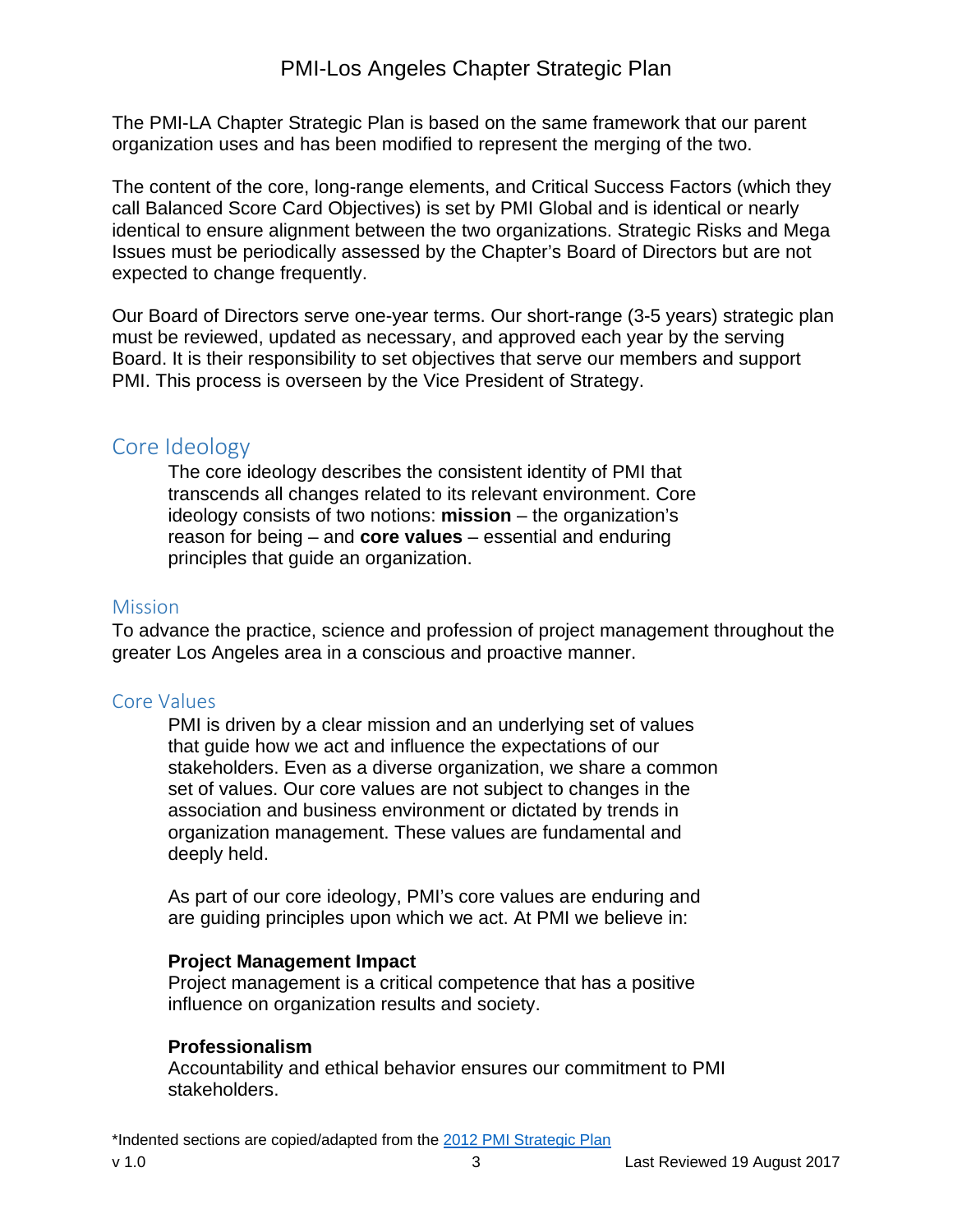#### **Volunteerism**

Volunteers and effective volunteer partnerships with staff are the best way to accomplish the Institute's goals and objectives.

#### **Community**

Bringing members of the global project management community together is the best way to facilitate their growth and advance the project management profession.

#### **Engagement**

Encouraging diverse viewpoints and enabling individuals to contribute to the project management profession and to the Institute.

#### Strategic Principles

Strategic principles provide the foundation for sound, consistent and values-based decision making that PMI-LA needs to maintain its strategy and respond in a flexible manner to the changes in the needs of its stakeholders and in the global environment. They are not bound by one specific time horizon but are intended to influence strategy through development of all strategic plan elements.

PMI-LA has adapted the original strategic principles provided by PMI Global so that the scope is appropriate to a chapter.

- 1. PMI-LA shall use best business practices whenever possible.
- 2. PMI-LA shall support all products and services with appropriate market research, a business case, and a life cycle management process.
- 3. PMI-LA shall involve the right subject matter expertise to ensure product quality and maximize appropriate use of intellectual capital while managing time-tomarket needs.
- 4. PMI-LA shall primarily focus on activities/offerings that advance the practice of project management.
- 5. PMI-LA shall endeavor to enhance the careers, skills, and knowledge of practitioners, allowing them to develop more business insight to bridge the gap between projects and organizational/business strategy.
- 6. PMI-LA shall both anticipate and respond to market needs regarding any areas of specialization that PMI-LA may provide.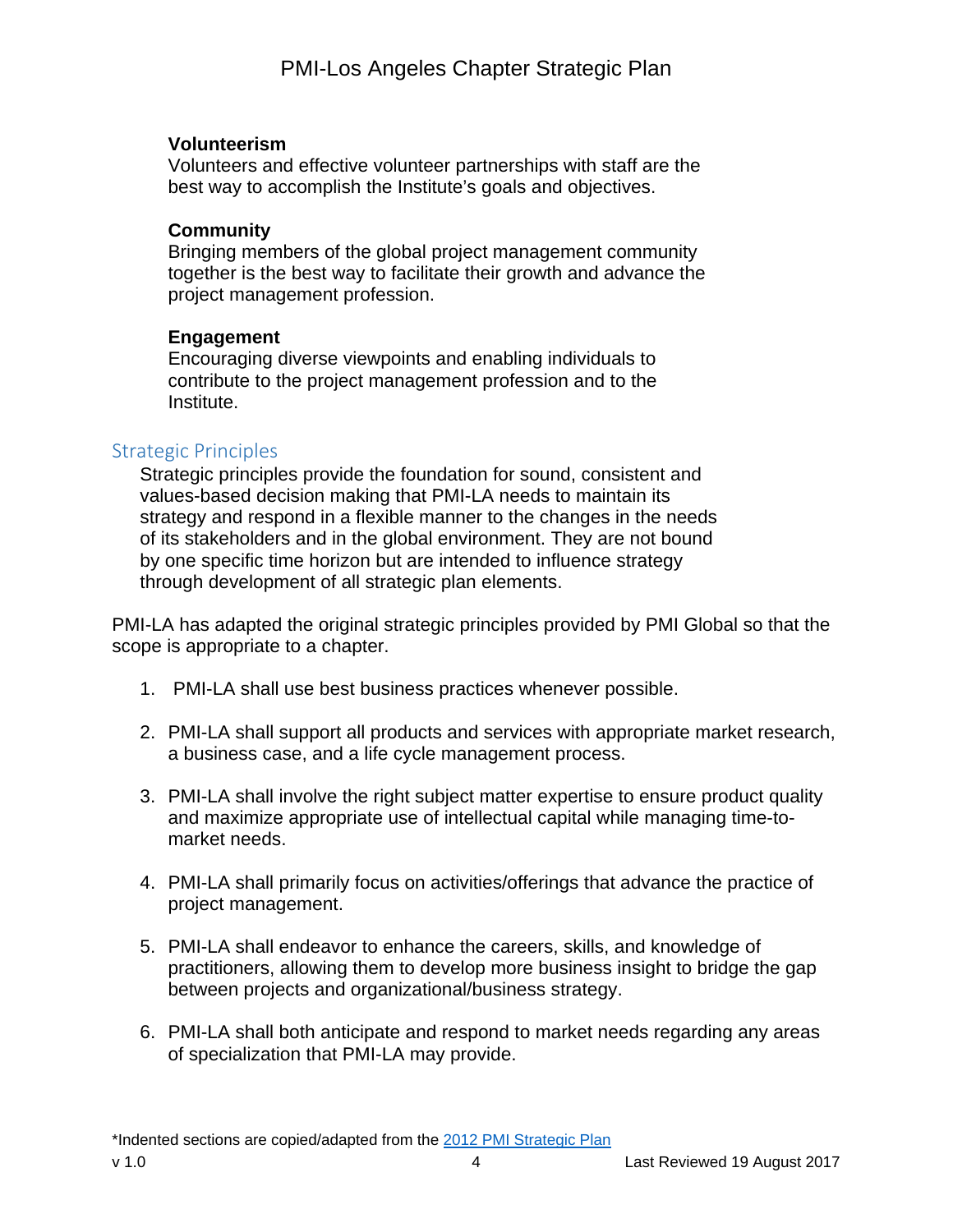## PMI-Los Angeles Chapter Strategic Plan

- 7. PMI-LA shall support organizations in creating an environment that accelerates both the implementation of strategy and achievement of organizational objectives through project management.
- 8. PMI-LA must demonstrate creativity, flexibility, and agility in accommodating the needs of its stakeholders in the greater Los Angeles area.
- 9. PMI-LA shall take actions and make decisions in a socially, environmentally, and economically responsible way.
- 10. PMI-LA considers the users of technology-based forms of congregation and communication (such as social media, websites, and knowledge portals) a strategic market and shall utilize technology as appropriate to reach this rapidly changing segment.
- 11. PMI-LA shall ensure that its relationships with other organizations support the global PMI brand.
- 12. PMI-LA shall advance the application of project management knowledge, concepts, and theory by society-at-large, including through active support of educational practices and dissemination of project management related educational information.

## Long‐Range (10‐30 Years)

#### Envisioned Future

Envisioned future conveys a concrete, but yet unrealized vision for the organization. It consists of a **vision** – a clear and compelling catalyst that serves as a focal point for effort – and a **vivid description** – vibrant and engaging descriptions of what it will be like to achieve the vision.

#### Vision

Individuals in the greater Los Angeles area will embrace, value, and utilize project management and attribute their success to it.

#### Vivid Description

- 1. Project management is a core competency for individuals.
- 2. Project management is visible and locally recognized as a profession.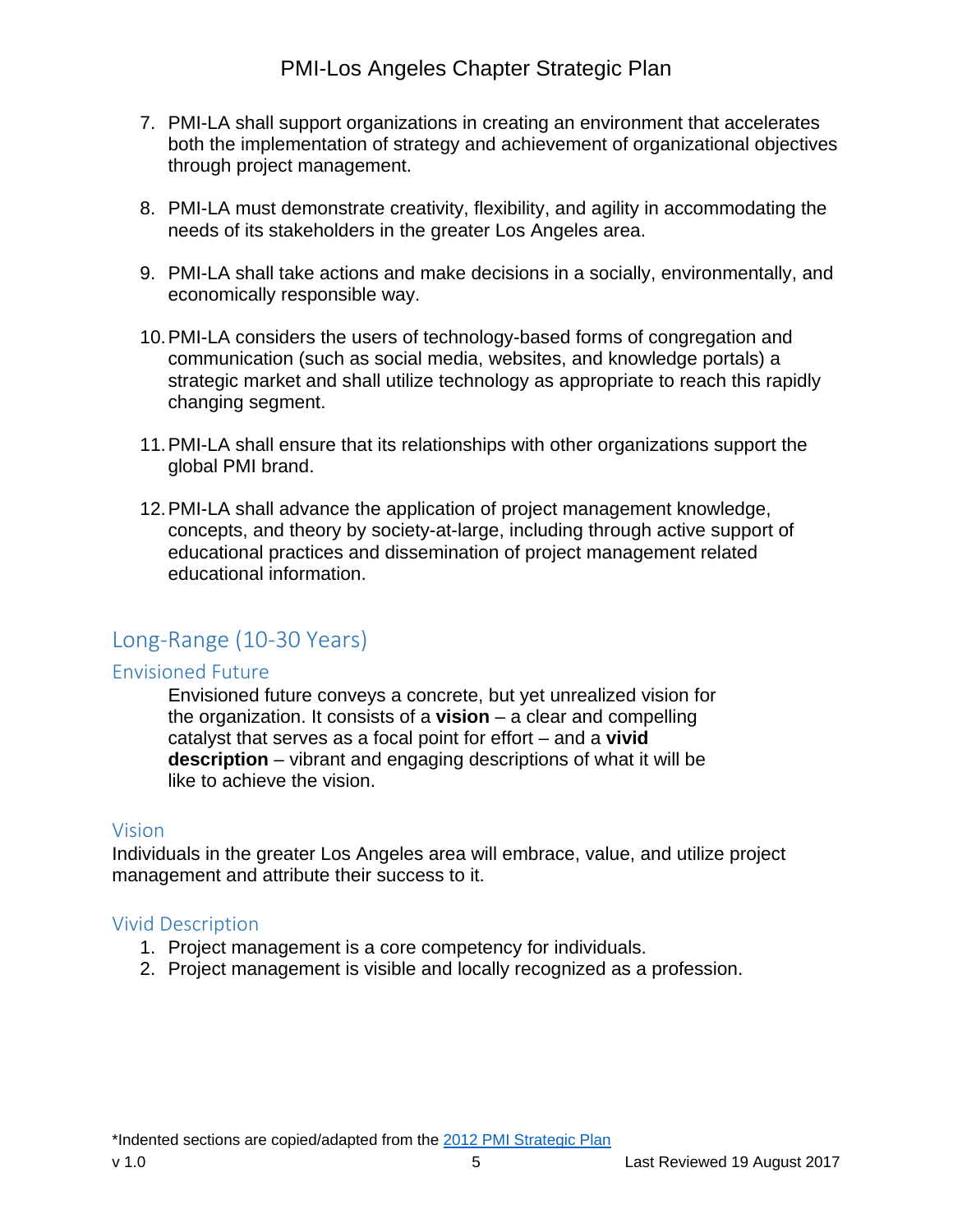# Mid‐Range (3‐5 Years)

#### Value Proposition

A value proposition is a statement that clearly identifies the benefits that our stakeholders can expect from the Chapter. The Board has crafted the following as our value proposition:

Making Project Management Personal

#### Differentiation Statements

Differentiation statements help to distinguish the Chapter and our offerings from others.

Chapter members are able to connect to the largest community of project management practitioners in Los Angeles from diverse industries.

Chapter members have access to in-person training on essential career skills, including transitioning from one job to another and advancing your career using project management skills.

#### The Overall Strategy

A strategy is a plan of action to achieve a major or overall aim. In this context, the chosen strategy should enable us to achieve the strategic objectives below, reflect the other mid-range elements above, and further the mission of the chapter. The chapter's current overall strategy is:

Increase the sense of community among project management practitioners in Los Angeles.

## Short‐Term (1‐3 Years)

PMI Global has sorted their strategic objectives in a balanced scorecard along four perspectives (which we call critical success factors).

#### Critical Success Factors

Critical success factors (CSFs) drive the strategy forward, and are critical to the success of the organization achieving its mission. Unlike objectives (which are achieved and then retired), CSFs are permanent elements in our strategic plan. They are reviewed for relevancy each year.

PMI-LA has adapted the four original critical success factors established by PMI Global:

#### **Resources**

Resources and assets needed to keep the doors open (finances, website, volunteers, governance documents, etc.)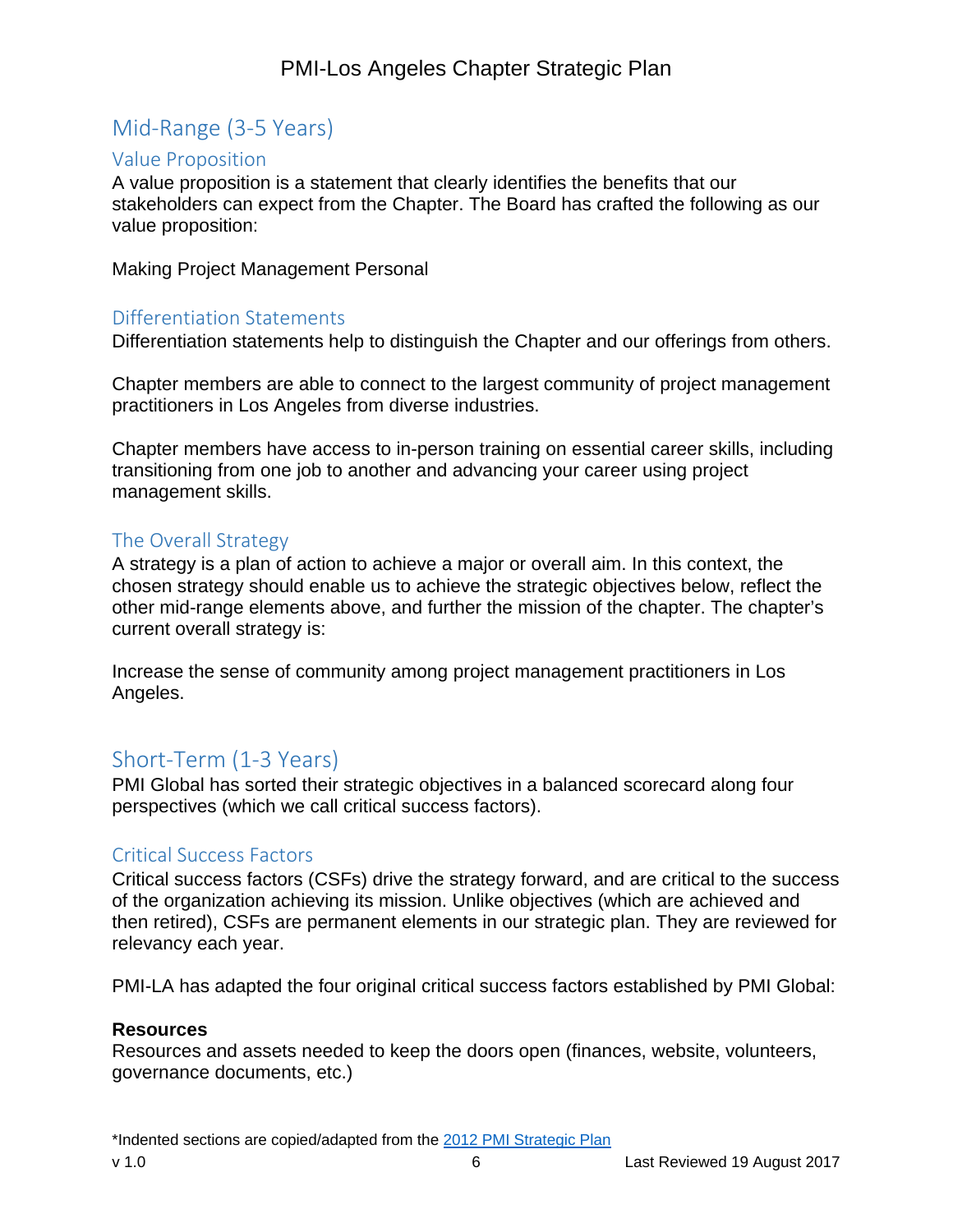## PMI-Los Angeles Chapter Strategic Plan

#### **Culture and Capabilities**

Processes, best practices; how we do things

#### **Stakeholder Intimacy**

Promoting engagement (for various levels of stakeholders), providing member value

#### **Outreach**

Promoting project management beyond practitioners

#### Strategic Objectives

Strategic objectives are specific goals that are chosen in pursuit of the chapter's strategy. The Board is limited to a maximum of 10 strategic objectives, and there should be at least one objective established within each of the critical success factors above.

Each objective must address a strategic need within the next three to five years (though it does not need to be achieved within that timeframe). The timeline and metrics are recorded in the table below, and a RACI Matrix is maintained by the Vice President of Strategy. The strategic objectives are reviewed at the beginning of each year and revised as necessary.

### 1. Establish a Volunteer Management Plan

CSF: Culture and Capabilities Timeline: Start ASAP; duration 6 months Metrics:

- 100% adoption of the Volunteer Management System (VMS)
- Monthly reviews and reports of VMS data by every Vice President
- All volunteer management processes documented and operationalized

Primary: VP of Membership Secondary: President

### 2. Improve the Chapter's Technology

CSF: Resources Timeline: Start ASAP; duration 9 months Metrics:

- 100% volunteers have access to appropriate tools
- All tools administered by the Technology Team

Primary: President-Elect Secondary: VP of Administration